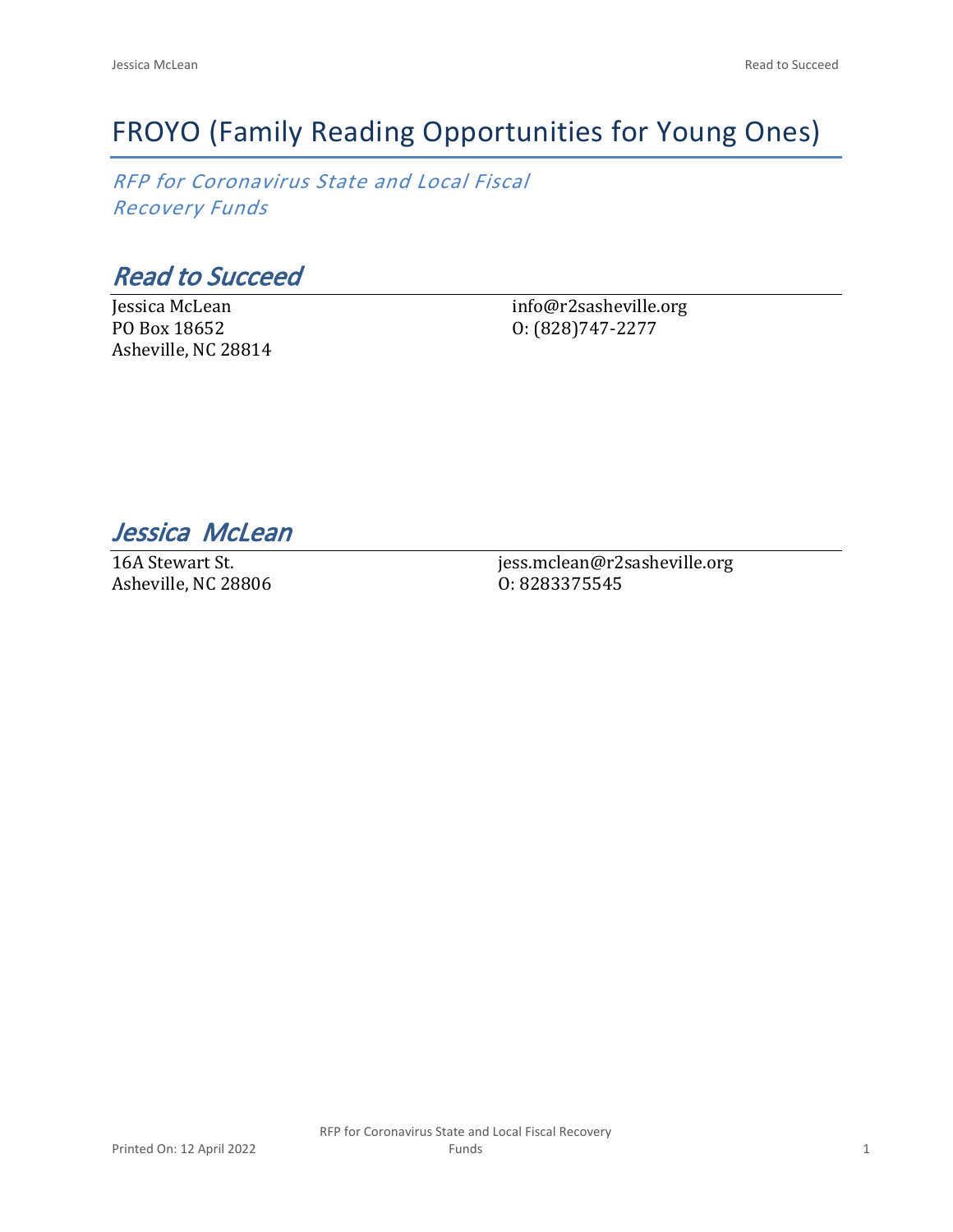## Application Form

## *Question Group*

Buncombe County requests proposals for projects to help the community recover from and respond to COVID-19 and its negative economic impacts.

Buncombe County has been awarded \$50,733,290 in Coronavirus State and Local Fiscal Recovery Funds (Recovery Funding), as part of the American Rescue Plan Act. To date, Buncombe County has awarded projects totaling \$23,093,499, leaving a balance of \$27,639,791 available to award.

Visit [http://www.buncombecounty.org/recoveryfundinghttp://www.buncombecounty.org/recoveryfundingwww.b](http://www.buncombecounty.org/recoveryfunding) [uncombecounty.org/recoveryfundinghttp://www.buncombecounty.org/recoveryfundinghttp://www.buncombeco](http://www.buncombecounty.org/recoveryfunding) [unty.org/recoveryfundinghttp://www.buncombecounty.org/recoveryfundinghttp://www.buncombecounty.org/re](http://www.buncombecounty.org/recoveryfunding) [coveryfunding](http://www.buncombecounty.org/recoveryfunding) for details.

This infusion of federal resources is intended to help turn the tide on the pandemic, address its economic fallout, and lay the foundation for a strong and equitable recovery.

Buncombe County is committed to investing these funds in projects that:

- Align to county strategic plan and community priorities
- Support equitable outcomes for most impacted populations
- Leverage and align with other governmental funding sources
- Make best use of this one-time infusion of resources
- Have a lasting impact

Proposals shall be submitted in accordance with the terms and conditions of this RFP and any addenda issued hereto.

Click [here](https://www.buncombecounty.org/common/purchasing/Buncombe%20Recovery%20Funding%20RFP%202022.pdf) for the full terms and conditions of the RFP

#### **Organization Type\***

Nonprofit

#### **Nonprofit documentation**

If nonprofit, attach IRS Determination Letter or other proof of nonprofit status.

IRS Determination Letter 2011.pdf

#### **Name of Project.\***

FROYO (Family Reading Opportunities for Young Ones)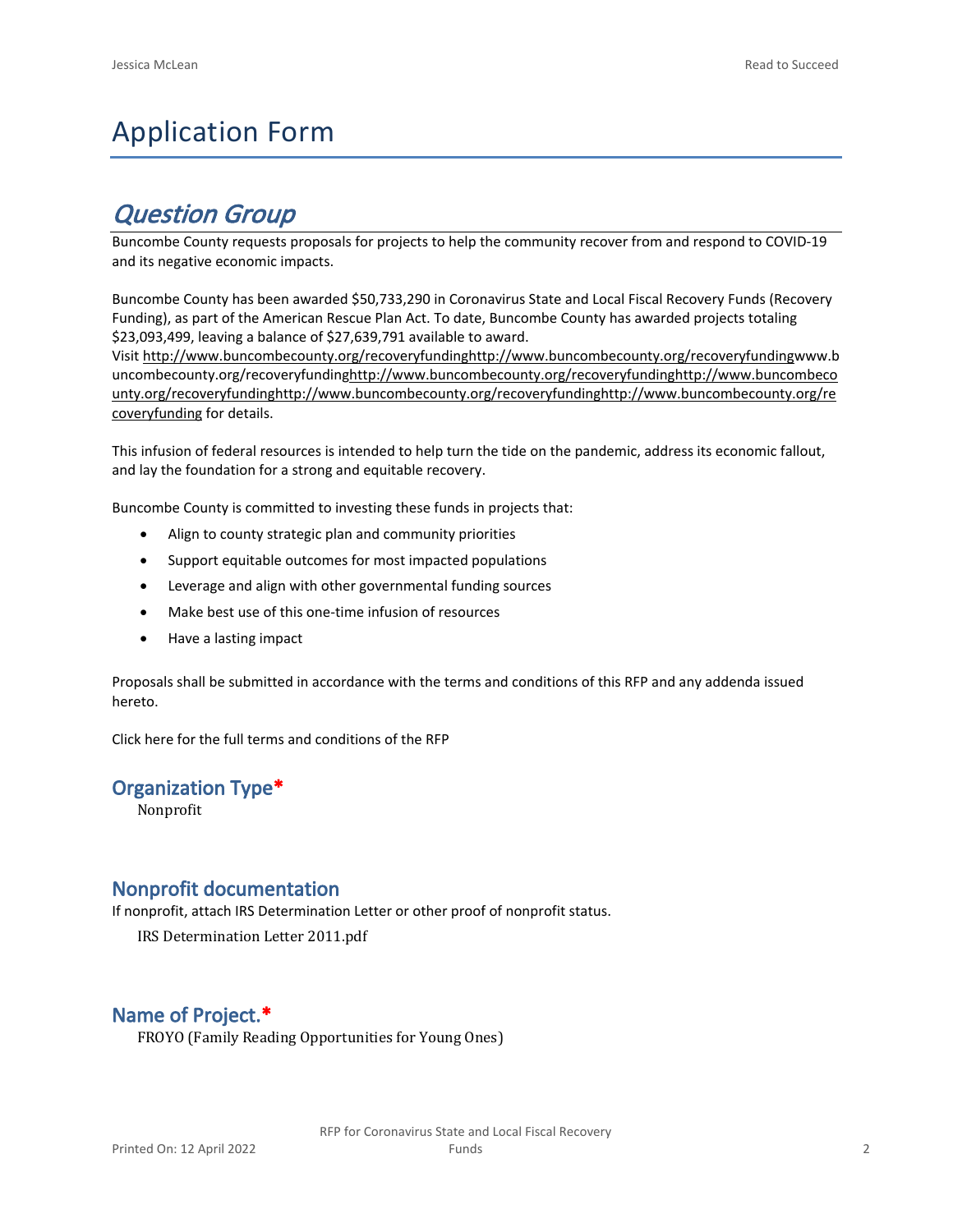#### **New/Updated Proposal\***

Is this a new project proposal or an updated version of a proposal submitted during the earlier (July 2021) Recovery Funding RFP?

New project proposal

#### **Amount of Funds Requested\***

\$46,474.00

#### **Category\***

Please select one:

- Affordable Housing
- Aging/Older Adults
- Business Support/Economic Development
- Environmental/Climate
- Homelessness
- K-12 Education
- Infrastructure and/or Broadband
- Mental Health/Substance Use
- NC Pre-K Expansion
- Workforce

K-12 Education

#### **Brief Project Description\***

Provide a short summary of your proposed project.

The proposed project, in partnership between Read to Succeed (R2S) and Buncombe County Public Libraries (BCPL), embraces and celebrates parents, guardians, and caregivers as children's first teachers and greatest home literacy advocates.

Through recurring family reading workshops and sharing family reading materials (culturally-responsive books, curricula, etc.) our organizations will support 150 - 180 families PreK and K-5 families in putting evidence-based literacy best practices to work with their young readers at home.

Family reading workshops and corresponding training materials will feature the literacy curricula currently being used at Asheville City Schools and Buncombe County Schools, including Fundations (phonics) and Heggerty (phonological awareness). Knowledge gained at these family reading workshops will extend the work of in-school instruction into the home and encourage families to make literacy a functional part of their everyday lives.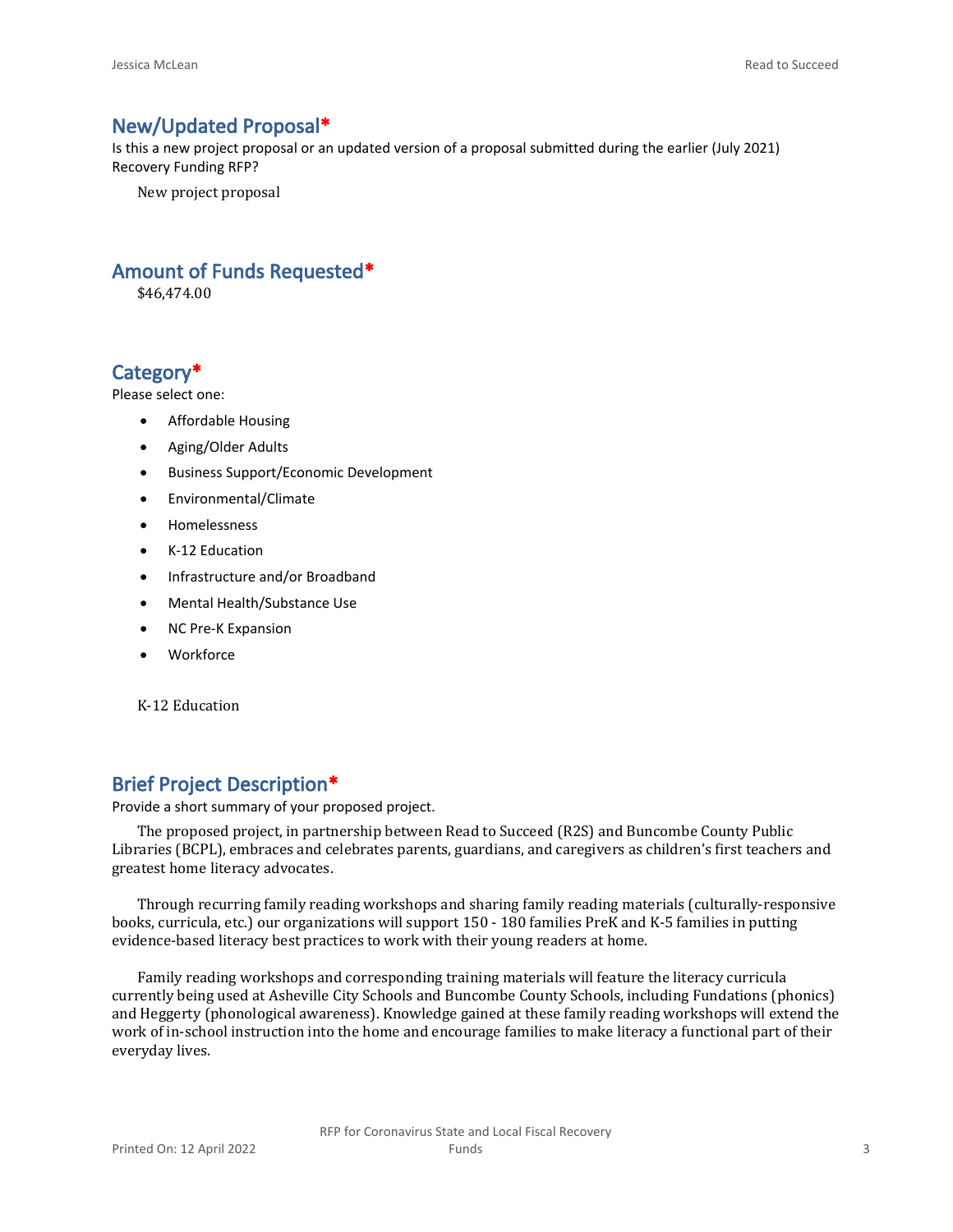#### **Project Plan\***

Explain how the project will be structured and implemented, including timeframe.

R2S and BCPL will design, create, and host at least 6 Family Reading Workshops between August 2022 and June 2023 for 150 – 180 families with children in PreK and/or elementary school, as described by a Memorandum of Agreement.

Workshops will include critical background on how children learn to read and best practices for supporting young readers:

○ Science of Reading - what is it? What does it mean for reading instruction in school? What activities can I do at home based in the Science of Reading?

○ Curricula instruction - how to use Heggerty (phonological awareness) and Fundations (phonics) curricula at home, i.e. how to "tap out words," how to practice letter/keyword/sounds with children, what is a decodable text and best practices around reading decodable and non-decodable (story/chapter) books at home, etc.

- Best practices around reinforcing phonological awareness and phonics skills with early readers:
- Correct letter/sound pronunciation

■ Reading aloud to and with kids (asking comprehension questions, highlighting vocab, tapping out words, etc.)

- Practicing phonetically irregular words, i.e., said, conventionally known as "sight words"
- Heggerty exercises, etc.
- Homework help ideas
- $\blacksquare$  Easy, accessible ways to infuse more literacy into home activities

We will conduct these workshops at Enka-Candler and East Asheville Libraries branch locations \*and\* directly in four Asheville housing communities/community centers, i.e. Pisgah View Apartments Community Center, Arthur R. Edington Center, Children First/Communities in Schools Learning Centers, etc. This accessibility addresses barriers in place to families having the time, transportation, and childcare to be able to attend curriculum nights at their child's school or learning center.

Workshops will be around 1 - 2 hours long with meals and childcare provided plus a \$100 gift card for participating families (Walmart, Ingles, etc.). In addition to the in-person training and practice, we will also distribute corresponding training and reading resources for families to take home, including:

- Curriculum materials
- Culturally-responsive children's books (to add to home libraries)
- Handouts/training materials (Fundations letter/keyword/sound sheets, Heggerty resources)
- Family reading activities (craftivities, comprehension guides, etc.)

#### **Statement of Need\***

Describe the need that this project will address. Include data to demonstrate the need, and cite the source of the data.

While science shows us 95% of children have the cognitive ability to learn to read (no matter their background, race, or socioeconomic status), as of 2019, only about a third of 4th graders across our country and state read at a proficient level. For Black students in our Asheville and Buncombe County community, before the pandemic, that number was closer to 23% . . . before COVID-19 struck.

A report of end-of-year testing data from the 2020-2021 school year from the NC Department of Public Instruction's Office of Early Learning found that a majority of the state's first, second, and third-grade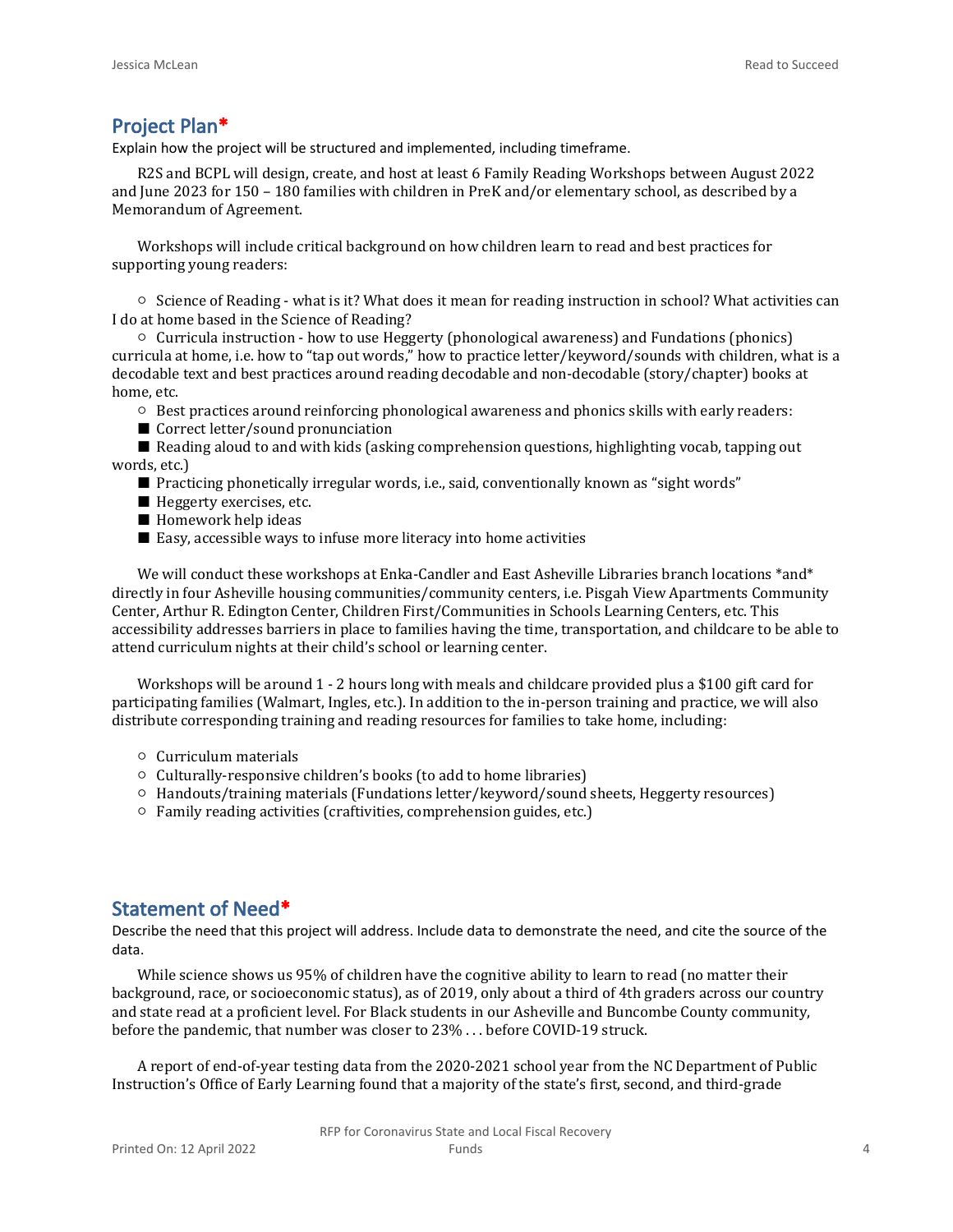students did not demonstrate reading proficiency. ("Reading proficiency has tumbled in the early grades. . ." EdNC, Oct 2021).

The need for consistent quality literacy support for early readers is high, and our community cannot solely rely on in-school instruction to handle this vast responsibility.

The National Association of Elementary School Principals shares that 86.64 percent of a child's time is spent out of school, mainly at home. The influence of home on school success cannot be overstated, especially at this critical juncture coming out of the COVID-19 pandemic.[6]

The time a child spends outside of school offers a unique and powerful opportunity to support early reading skills, especially when that support aligns cohesively with how children are being taught to read in school.

"A comprehensive review of the literature on family engagement in early childhood found that all families from diverse socioeconomic, educational and racial/ethnic backgrounds were interested in their child's educational success and could effectively support their child's learning at home and school when provided with the information and guidance that they needed."[8]

#### **Link to COVID-19\***

Identify a health or economic harm resulting from or exacerbated by the public health emergency, describe the nature and extent of that harm, and explain how the use of this funding would address such harm.

Long-term effects of COVID-19 widened the gap between Black and white students. For Black students, insufficient access to learning materials and instructional challenges with remote schooling accelerated learning loss. Many of our local schools this 2021-2022 school year have also faced severe staff shortages, high rates of absenteeism and quarantines, and rolling school closures, directly impacting in-school reading instruction.

The health outcomes of our most vulnerable communities in Buncombe County are directly tied to literacy; as are academic, graduation, and economic outcomes. What Buncombe County looks like in 10, 20, and 30 years will largely depend on how our community goes the extra mile to support elementary students in learning to read \*now\* and preparing PreK students to be ready to learn to read once they enter Kindergarten.

● "One in five Americans reads at elementary school levels (U.S. Department of Education et al., 2020). These low literacy skills include the technical part of reading (phonemic awareness, phonics, fluency) and the essential component of comprehension, the cognitive process readers use to understand what they have read. This means over 66 million people cannot read or understand most of the health materials that are currently written about COVID-19." [5]

● ". . .Unless steps are taken to address unfinished learning, today's students may earn \$49,000 to \$61,000 less over their lifetime owing to the impact of the pandemic on their schooling. The impact on the US economy could amount to \$128 billion to \$188 billion every year as this cohort enters the workforce."[9]

● "Poor readers are more likely to drop out of high school, earn less money as adults and become involved in the criminal justice system."[7]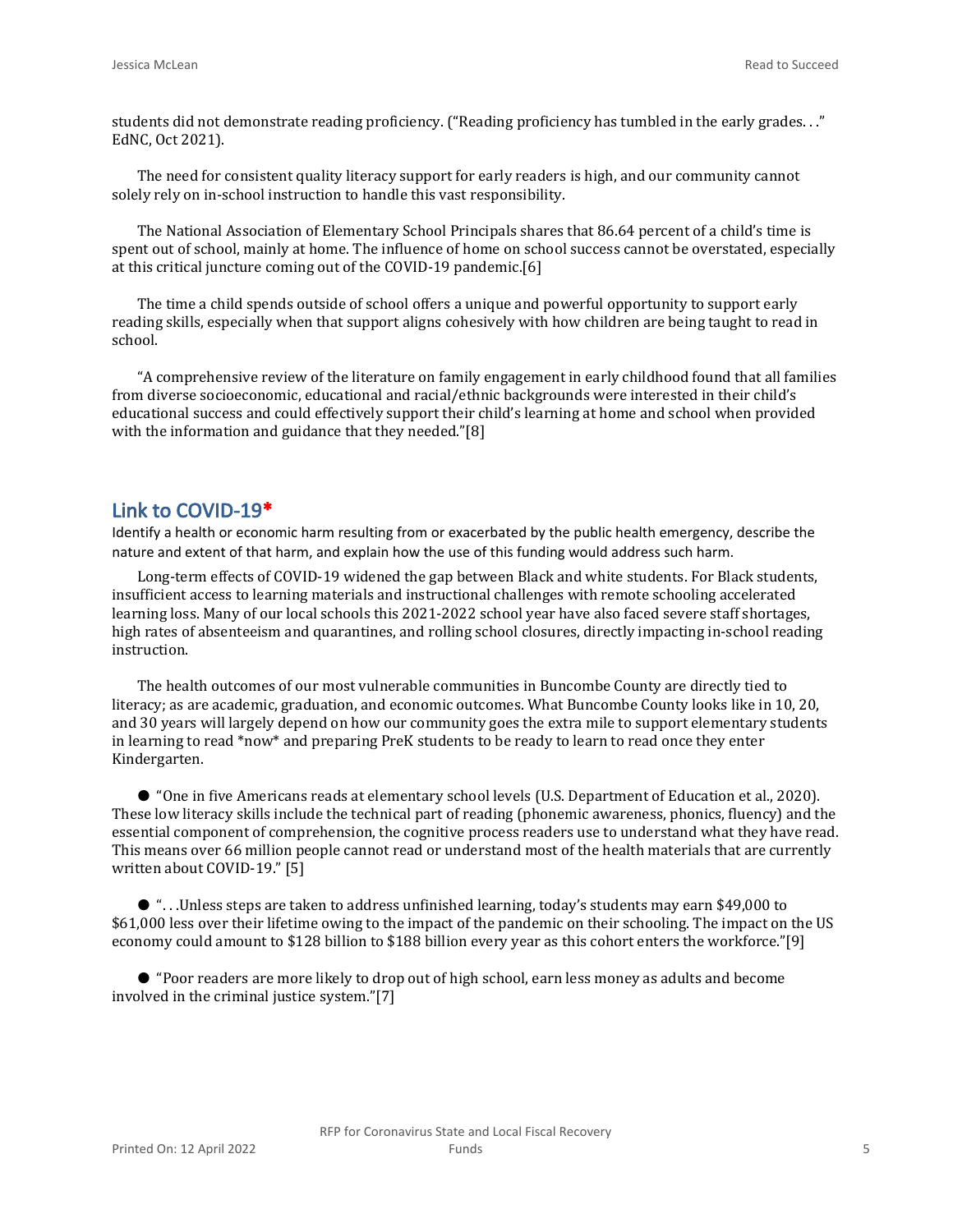#### **Population Served\***

Define the population to be served by this project, including volume and demographic characteristics of those served.

This project aims to serve families in our Asheville area housing communities and Buncombe County neighborhoods who primarily identify as BIPOC or people of the global majority by providing free, lowbarrier access to family reading education.

County data shows that over 17% of children in Buncombe County live in poverty.[1] Over half of Black households (60%) are considered low-income (Just Economics). Experiencing poverty and reading below grade level are the two greatest factors affecting graduation rates.[2]

The Matthew Effect shows us the compounding effect of struggling to read, as students who find reading easy tend to read more and succeed with reading while students who struggle with reading tend to read less and fall further behind.[4] The population served by this project will include children and students identified as one, two, and three or more grade levels "behind" in reading.

#### **Results\***

Describe the proposed impact of the project. List at least 3 performance measures that will be tracked and reported. If possible, include baselines and goals for each performance measure.

- Number of families in attendance (with corresponding number of children per family and grade level)
- Rates of satisfaction with workshops based on qualitative self-reported feedback
- Number of materials and books distributed

#### **Evaluation\***

Describe the data collection, analysis, and quality assurance measures you will use to assure ongoing, effective tracking of contract requirements and outcomes.

We will conduct pre and post assessment surveys with family members participating in the family reading workshops. These surveys will gauge:

- Knowledge gain and comfort with materials and content presented

- General understanding of Big 5 Foundational Reading Skills (phonological awareness, phonics, fluency, vocabulary, comprehension)

- Overall experience with family reading workshop
- Level of confidence with implementing best practices at home

This will inform the effectiveness of the training/workshop program and influence the content and instructional design of future family reading programs.

We will also track attendance for each Family Reading Workshop and record the number of children/students per family member(s) in attendance with their age and grade level. This will help us capture potential reach of the programming and inform what resources are provided to sufficiently support unique family reading needs.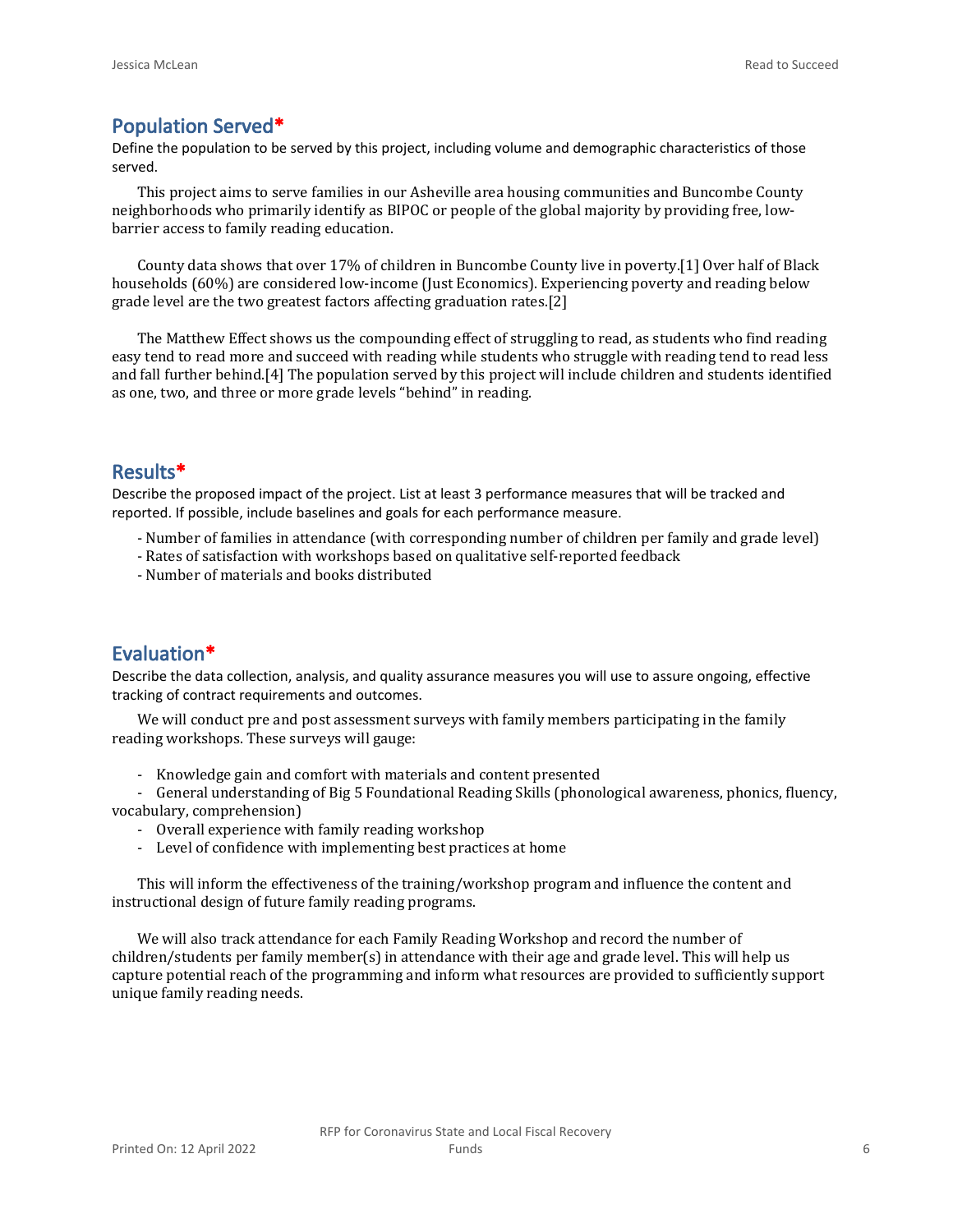#### **Equity Impact\***

How will this effort help build toward a just, equitable, and sustainable COVID-19 recovery? How are the root causes and/or disproportionate impacts of inequities addressed?

There can be no equity in education without dismantling the barriers so many children encounter when learning to read. These community-powered family reading workshops all align toward a goal of building a more just, equitable, and sustainable COVID-19 recovery.

Root cause: We still see issues of systemic racism and lack of education justice at play in our current systems - Black children are significantly less likely than white children to have a teacher that looks like them in Asheville and Buncombe County; Black children also experience more severe disciplinary measures than their white counterparts. For example, Black students in Asheville City Schools were 13.3X times more likely than white students to receive a short-term suspension. (Southern Coalition for Social Justice, 2019-2020).

Addressing: Family Reading Workshops will center and celebrate Black voices, from the teachers and trainers in the room to the families who participate. The books and Family Literacy Kits provided to participants will intentionally focus on cultural-responsiveness and diversity.

Root cause: COVID-19's impact on young learners will be hard to fully quantify, but research shows that Black students have particularly been impacted. A new study from the Black Education Research Collective speaks to . . . "the magnification of the historic systemic failures affecting Black students, families, and communities deepened by the triple pandemics of Covid-19, the resulting economic recession, and heightened racial violence."[10]

Addressing: Family Reading Workshops will increase access to high-quality literacy instruction materials in a safe and welcoming environment. Providing free meals and childcare will also increase opportunity for attendance and engagement. Simultaneously, the "train the trainer" framework enables community members to become subject matter experts with the curriculum, tools, and support they need to move literacy forward where they live, work, and volunteer.

#### **Project Partners\***

Identify any subcontractors you intend to use for the proposed scope of work. For each subcontractor listed, indicate:

1.) What products and/or services are to be supplied by that subcontractor and;

2.) What percentage of the overall scope of work that subcontractor will perform.

Also, list non-funded key partners critical to project.

Buncombe County Public Libraries (BCPL) will support the project by:

• Providing library resources, library card registration, access info, etc. to families on site at the libraryhosted workshops

• Providing space for two workshops on library branches (and supporting four more workshops in target communities)

- Advertising all family reading workshops in library branches and through social media
- Participating in literacy training directed to Youth Services staff
- Supporting pre and post workshop assessment analysis for program improvement

BCPL will contribute 10-15% of the overall scope of the work by offering meeting space, sharing marketing materials through its communication channels, and collaborating with staff on training and planning. BCPL is a non-funded partner and its participation falls within the scope of the Library's operating budget.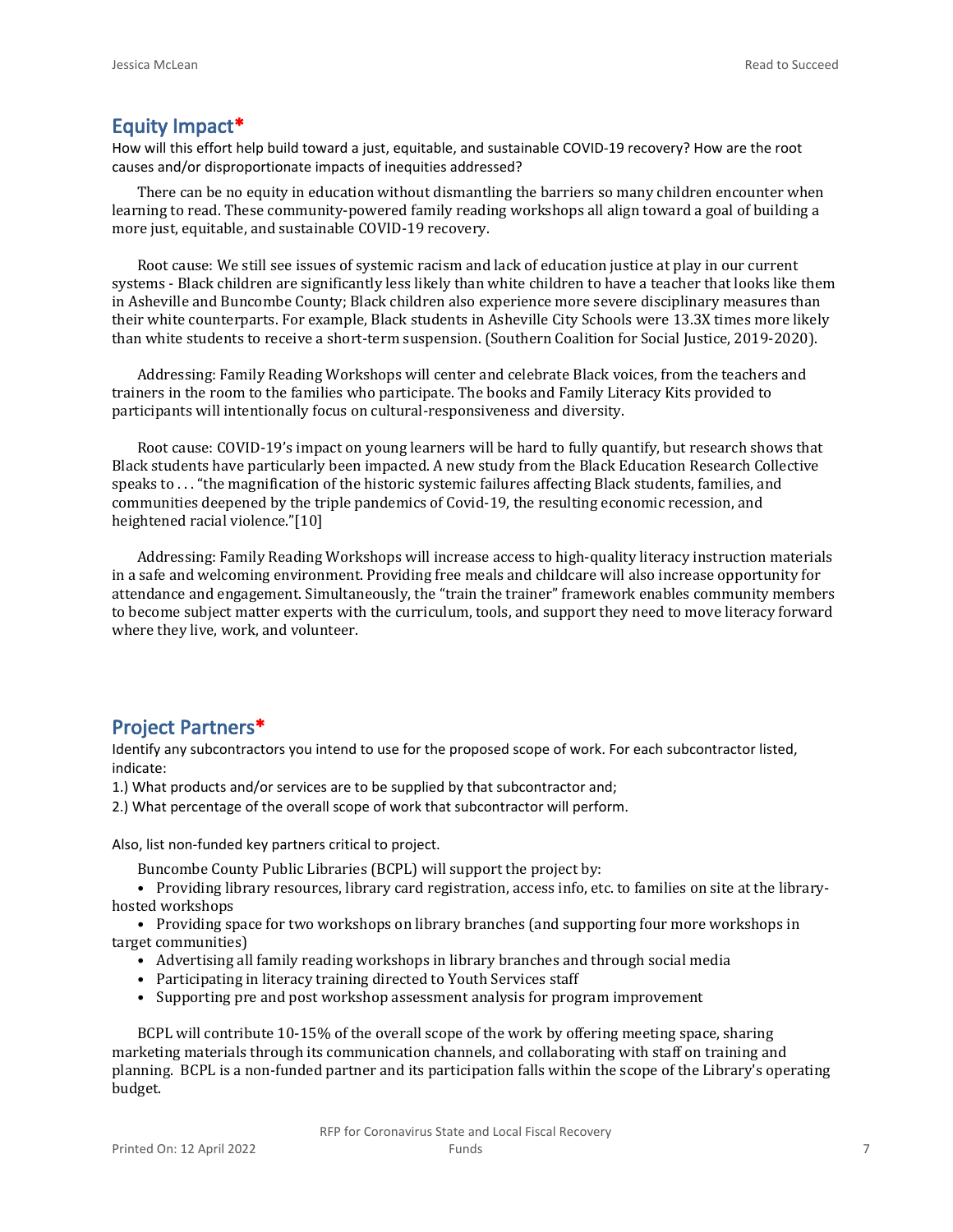#### **Capacity\***

Describe the background, experience, and capabilities of your organization or department as it relates to capacity for delivering the proposed project and managing federal funds.

R2S has served the Asheville and Buncombe County communities for more than a decade through community-powered literacy programming. As one of the few independent literacy nonprofits in our area, we have built capacity around three main programs: K-3 tutoring, early childhood support, and community/family engagement.

In addition to working directly with Asheville City Schools and Buncombe County Schools to offer one-toone tutoring for K-3rd grade students reading below grade-level, we also host community literacy trainings for early childhood, summer program, and afterschool partners serving children birth through elementary school. R2S also contracts reading teachers to support K-4 students weekly at the Arthur R. Edington Center and Children First/Communities in Schools Deaverview Learning Center, and we participate in and host family reading events year-round.

Our staff members bring a vast array of skills to the table, including teaching and reading coach experience, Reading Research to Classroom Practice certification, marketing and design acumen, deep background in family and community programming and engagement, and more.

BCPL offers a variety of services at 12 branch locations, which include circulating print and audio-visual materials, computer and internet access, local history research materials, information and reference services, digital library materials, public meeting space, and programming for all ages. Although the Library's reach is wide, we believe the Family Reading Nights will allow us to expand our services further by leveraging the connections and strengths of Read to Succeed with the established community hubs of the East Asheville and Enka-Candler Libraries. In addition to hosting 2 family reading nights, BCPL staff will also continue to collaborate with Read to Succeed in ongoing outreach efforts to further leverage existing relationships and assets within the community.

#### **Budget\***

Provide a detailed project budget including all proposed project revenues and expenditures, including explanations and methodology. For all revenue sources, list the funder and denote whether funds are confirmed or pending. For project expenses, denote all capital vs. operating costs, and reflect which specific expenses are proposed to be funded with one-time Buncombe County Recovery Funds.

Download a copy of the budget form [HERE](https://buncombecounty.org/common/community-investment/grants/early-childhood-education/Recovery-Funds-budget-template.xlsx). Complete the form, and upload it using the button below.

R2S-Bunc-Co-RFP.xlsx

#### **Special Considerations\***

Provide any other information that might assist the County in its selection.

Family Reading Workshops Support Letter 4-12-22.pdf

R2S and BCPL have grown their partnership over the past year specifically around family engagement. At R2S-hosted family reading events, like a Summer Reading Carnival at the Arthur R. Edington Center, BCPL shared libraries information and resources in all the family literacy kits and tabled at the event. Most recently, BCPL joined R2S at the YWCA's "Spring Into Reading" family night and both shared resources and registered families for library cards on the spot.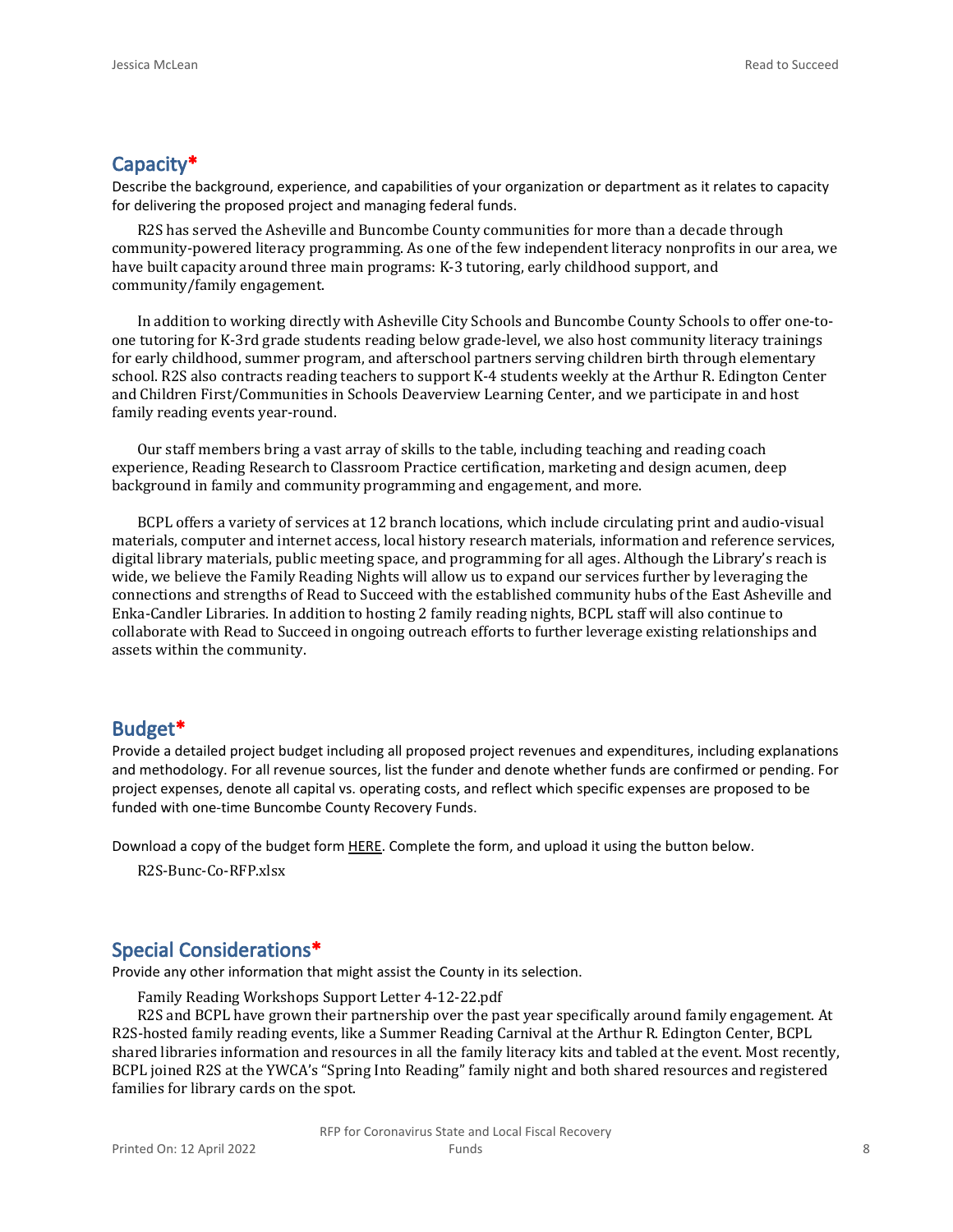[1] Bordas, Alexandria. "Child poverty rates in Buncombe still a 'major problem'." The Asheville Citizen Times, 28 March 2018. https://www.citizen-times.com/story/news/local/2018/03/28/child-poverty-ratesbuncombe-still-major-problem/466181002/ (Accessed Feb 2021)

[2] The Annie E. Casey Foundation. "Double Jeopardy" https://www.aecf.org/resources/doublejeopardy/ (2012)

[4] Rippel, Marie. "Is the 'Matthew Effect' Affecting Your Child's Desire to Read?" All About Learning Press, 2021, blog.allaboutlearningpress.com/matthew-effect-in-reading.

[5] Feinberg, I. (2021), Building a Culture of Health Literacy during COVID-19. New Horizons in Adult Education and Human Resource Development, 33: 60-64. https://doi.org/10.1002/nha3.20316

[6] Wherry, John H. (2004), The Influence of Home on School Success. Parents and Schools, pg 6. naesp.org

[7] Goldstein, Dana. (2022), It's 'Alarming': Children Are Severely Behind in Reading, March 9, 2022, Section A, Page 12. New York Times

[8] Impact of Family Engagement The Importance of Research on Family Engagement. https://youth.gov/youth-topics/impact-family-engagement

[9] By Emma Dorn, Bryan Hancock, Jimmy Sarakatsannis, and Ellen Viruleg (2021). COVID-19 and education: The lingering effects of unfinished learning. McKinsey & Company

[10] Giegerich, Steve. (2021), New Research Shows Impact of Covid & Systemic Racism on Black Students, Offers Policy Recommendations. Teacher's College Columbia University.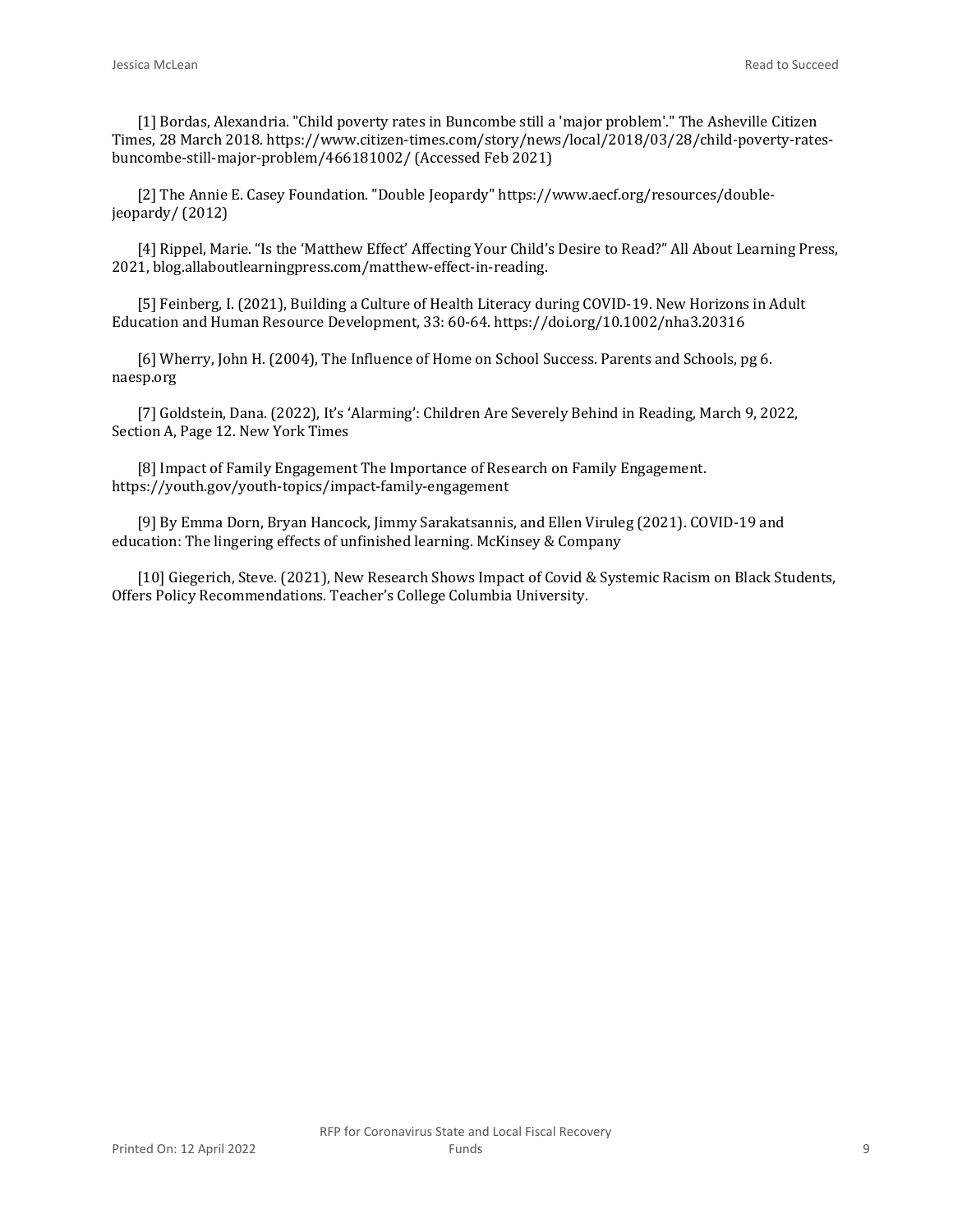# File Attachment Summary

### *Applicant File Uploads*

- IRS Determination Letter 2011.pdf
- R2S-Bunc-Co-RFP.xlsx
- Family Reading Workshops Support Letter 4-12-22.pdf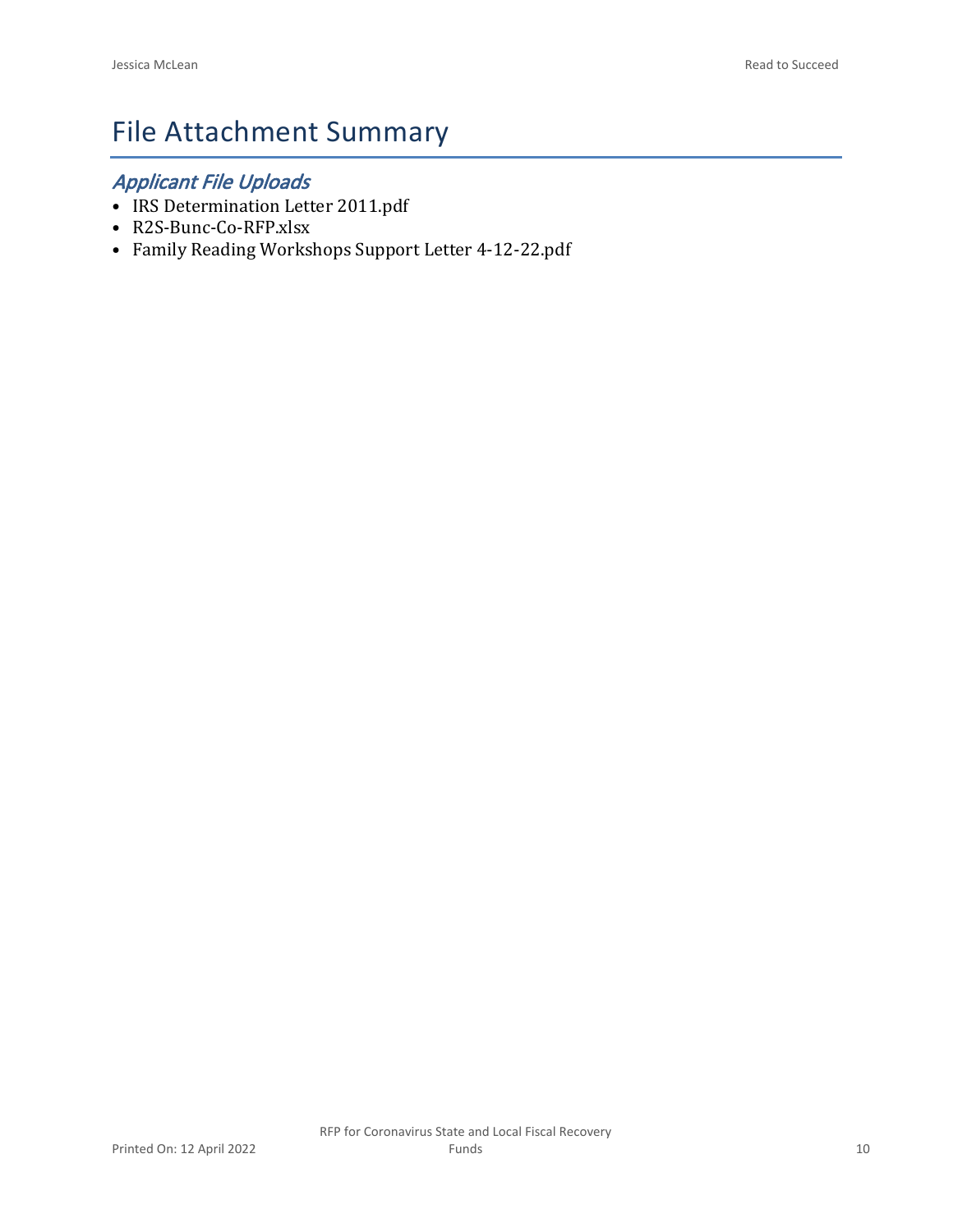INTERNAL REVENUE SERVICE P. O. BOX 2508 CINCINNATI, OH 45201

Date: APR 2 8 2011

READ TO SUCCEED ASHEVILLE PO BOX 18652 ASHEVILLE, NC 28814

| Employer Identification Number: |           |
|---------------------------------|-----------|
| 27-2581580                      |           |
| $\text{DI}.\text{N}:$           |           |
| 201048079                       |           |
| Contact Person:                 |           |
| PETER A ORLETT                  | ID# 31436 |
| Contact Telephone Number:       |           |
| (877) 829-5500                  |           |
| Accounting Period Ending:       |           |
| December 31                     |           |
| Public Charity Status:          |           |
| 170(b) (1) (A) (vi)             |           |
| Form 990 Required:              |           |
| Yes                             |           |
| Effective Date of Exemption:    |           |
| May 11, 2010                    |           |
| Contribution Deductibility:     |           |
| Yes                             |           |
| Addendum Applies:               |           |
| No                              |           |
|                                 |           |

Dear Applicant:

We are pleased to inform you that upon review of your application for tax exempt status we have determined that you are exempt from Federal income tax under section 501(c)(3) of the Internal Revenue Code. Contributions to you are deductible under section 170 of the Code. You are also qualified to receive tax deductible bequests, devises, transfers or gifts under section 2055, 2106 or 2522 of the Code. Because this letter could help resolve any questions regarding your exempt status, you should keep it in your permanent records.

Organizations exempt under section 501(c)(3) of the Code are further classified as either public charities or private foundations. We determined that you are a public charity under the Code section(s) listed in the heading of this letter.

Please see enclosed Publication 4221-PC, Compliance Guide for 501(c)(3) Public Charities, for some helpful information about your responsibilities as an exempt organization.

Sincerely,

Sto 9. Leven

Lois G. Lerner Director, Exempt Organizations

Enclosure: Publication 4221-PC

Letter 947 (DO/CG)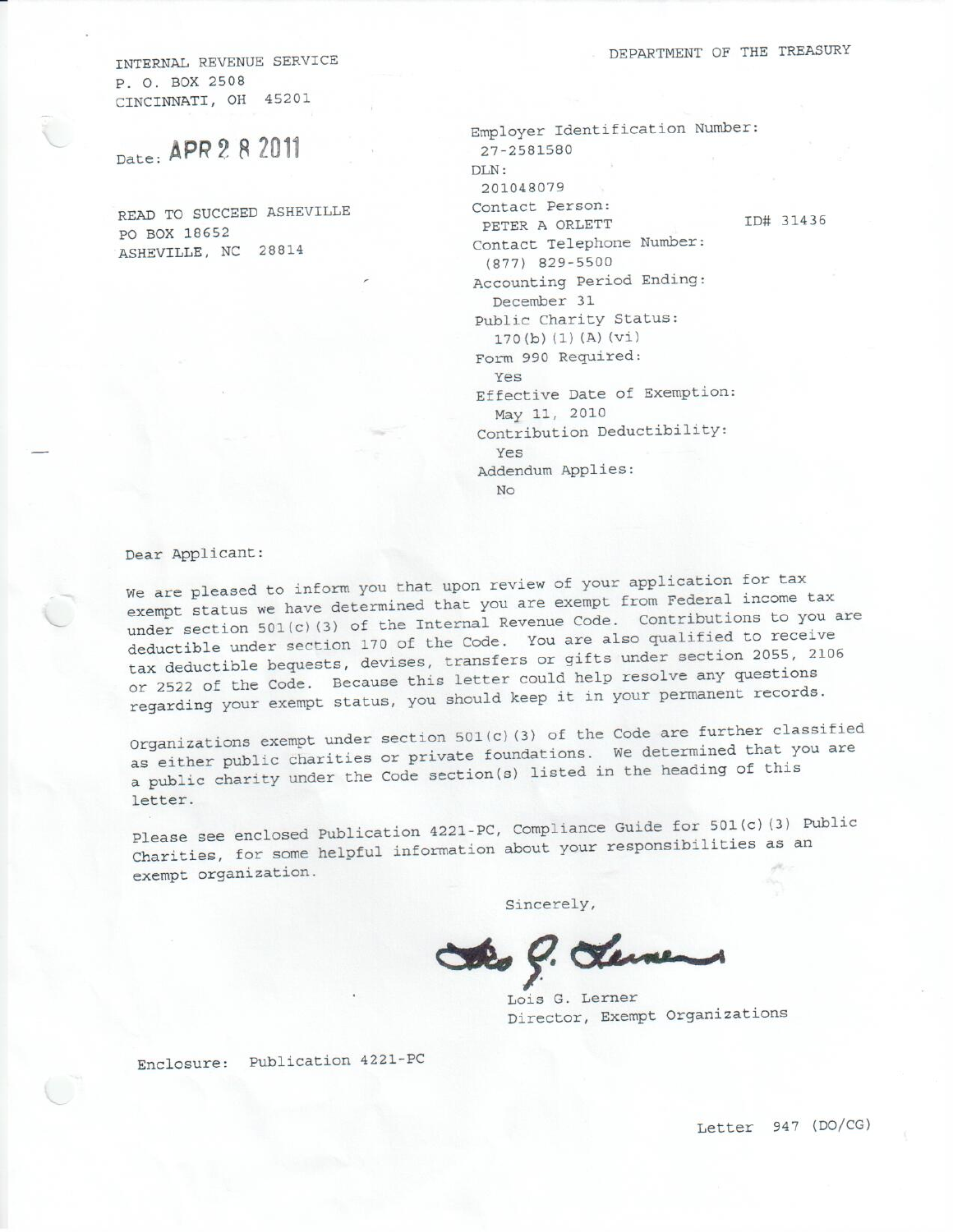### **Coronavirus State and Local Fiscal Recovery Funds**

| <b>Organization Name:</b> | <b>Read to Succeed Ash</b> |
|---------------------------|----------------------------|
| Project Name:             | <b>FROYO (Family Read)</b> |
| Amount Requested:         | \$45,474                   |

## **Proposed Project Revenue Funder** Proposed Buncombe COVID Recovery Funds

List other sources here

| <b>Proposed Project Expenses</b>                                 | <b>Proposed Recovery</b><br><b>Funds</b> |
|------------------------------------------------------------------|------------------------------------------|
| Personnel                                                        |                                          |
| <b>Employees</b>                                                 |                                          |
| R2S Co-Executive Director                                        | \$<br>937.50                             |
| R2S Co-Executive Director                                        | \$<br>1,562.00                           |
| R2S Literacy Support Coordinator                                 | \$<br>1,050.00                           |
| R2S Early Learning Director                                      | \$<br>1,250.00                           |
| Childcare                                                        | \$<br>1,500.00                           |
| Youth Services Librarian(s)                                      | \$                                       |
| <b>Supplies</b>                                                  |                                          |
| <b>Family Literacy Kits</b>                                      |                                          |
| 300 kits - \$50/kit (evidence-based reading games, comprehension | \$<br>1,500.00                           |
| guide, home reading supplies, etc.)                              | \$<br>5,040.00                           |
| 180 - (\$28/containter) home cube storage container              |                                          |
| <b>Training Supplies</b>                                         |                                          |
| Bags, folders, binders, pencils, etc.                            | \$<br>1,000.00                           |
| <b>Books</b>                                                     |                                          |
| Culturally-responsive children's books (PreK - 5th grade)        | \$<br>1,500.00                           |
| Decodable readers (K-5th)                                        | \$<br>1,500.00                           |
| Printing                                                         |                                          |
| Ink, paper, signage                                              | \$<br>1,000.00                           |
| <b>Family Incentives</b>                                         |                                          |
| 180 - \$100 gift cards for participation                         | \$<br>18,000.00                          |

### *Food*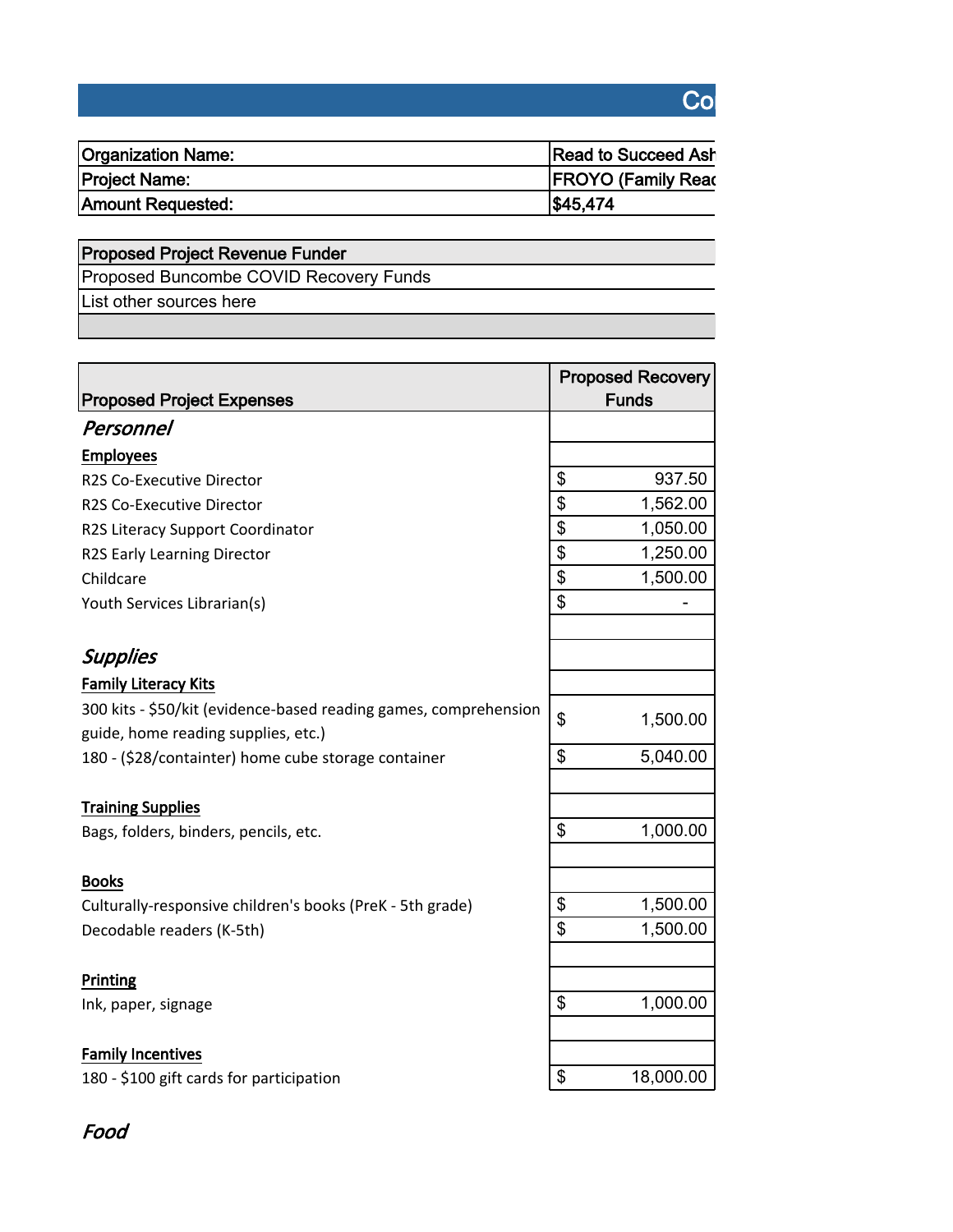|  | <b>Free Meals for Each Event</b> |  |
|--|----------------------------------|--|
|  |                                  |  |

| 550 people - \$10/person on average (children/adults) |  | 5,500.00 |
|-------------------------------------------------------|--|----------|
|-------------------------------------------------------|--|----------|

### *Administrative Overhead*

| 10% Administrative Overhead (Contract oversight, reporting, etc.) \$ |  | 4,134.00 |
|----------------------------------------------------------------------|--|----------|
|----------------------------------------------------------------------|--|----------|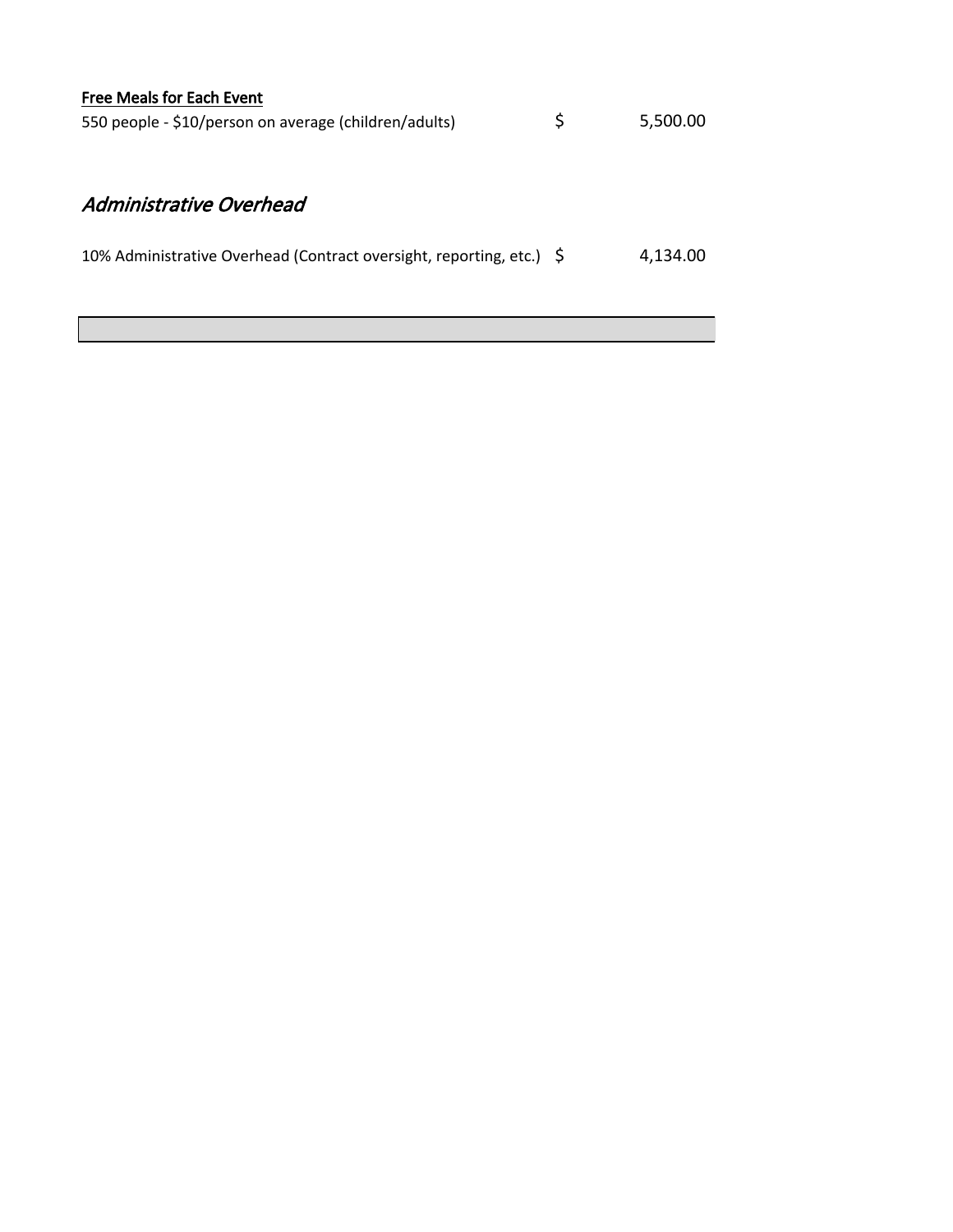# ronavirus State and Local Fiscal Recovery Funds

**Proposed Project Budget**

#### **Reville/Buncombe**

## **Fing Opportunities for Young Ones)**

|       |   | Amount              | <b>Confirmed or Pending?</b> |
|-------|---|---------------------|------------------------------|
|       | Œ | 45,474.00   Pending |                              |
|       |   |                     |                              |
| Total |   | 45,474.00           |                              |

|                   | <b>Other Funds</b> | <b>Total</b>    | <b>Capital or Operating</b><br>Expense? |
|-------------------|--------------------|-----------------|-----------------------------------------|
|                   |                    |                 |                                         |
|                   |                    |                 |                                         |
| \$                | -                  | \$<br>937.50    | Operating                               |
| $\overline{\$}$   |                    | \$<br>1,562.00  | Operating                               |
| \$                | -                  | \$<br>1,050.00  | Operating                               |
| \$                |                    | \$<br>1,250.00  | Operating                               |
| $\overline{\$}$   |                    | \$<br>1,500.00  | Operating                               |
| $\overline{\Phi}$ |                    | \$              | Operating                               |
|                   |                    |                 |                                         |
|                   |                    |                 |                                         |
|                   |                    |                 |                                         |
|                   |                    |                 |                                         |
| \$                |                    | \$<br>1,500.00  | Operating                               |
| \$                |                    | \$<br>5,040.00  | Operating                               |
|                   |                    |                 |                                         |
|                   |                    |                 |                                         |
| \$                | $\blacksquare$     | \$<br>1,000.00  | Operating                               |
|                   |                    |                 |                                         |
|                   |                    |                 |                                         |
| \$                | -                  | \$<br>1,500.00  | Operating                               |
| $\overline{\$}$   |                    | \$<br>1,500.00  | Operating                               |
|                   |                    |                 |                                         |
|                   |                    |                 |                                         |
| \$                | -                  | \$<br>1,000.00  | Operating                               |
|                   |                    |                 |                                         |
|                   |                    |                 |                                         |
| \$                |                    | \$<br>18,000.00 | Operating                               |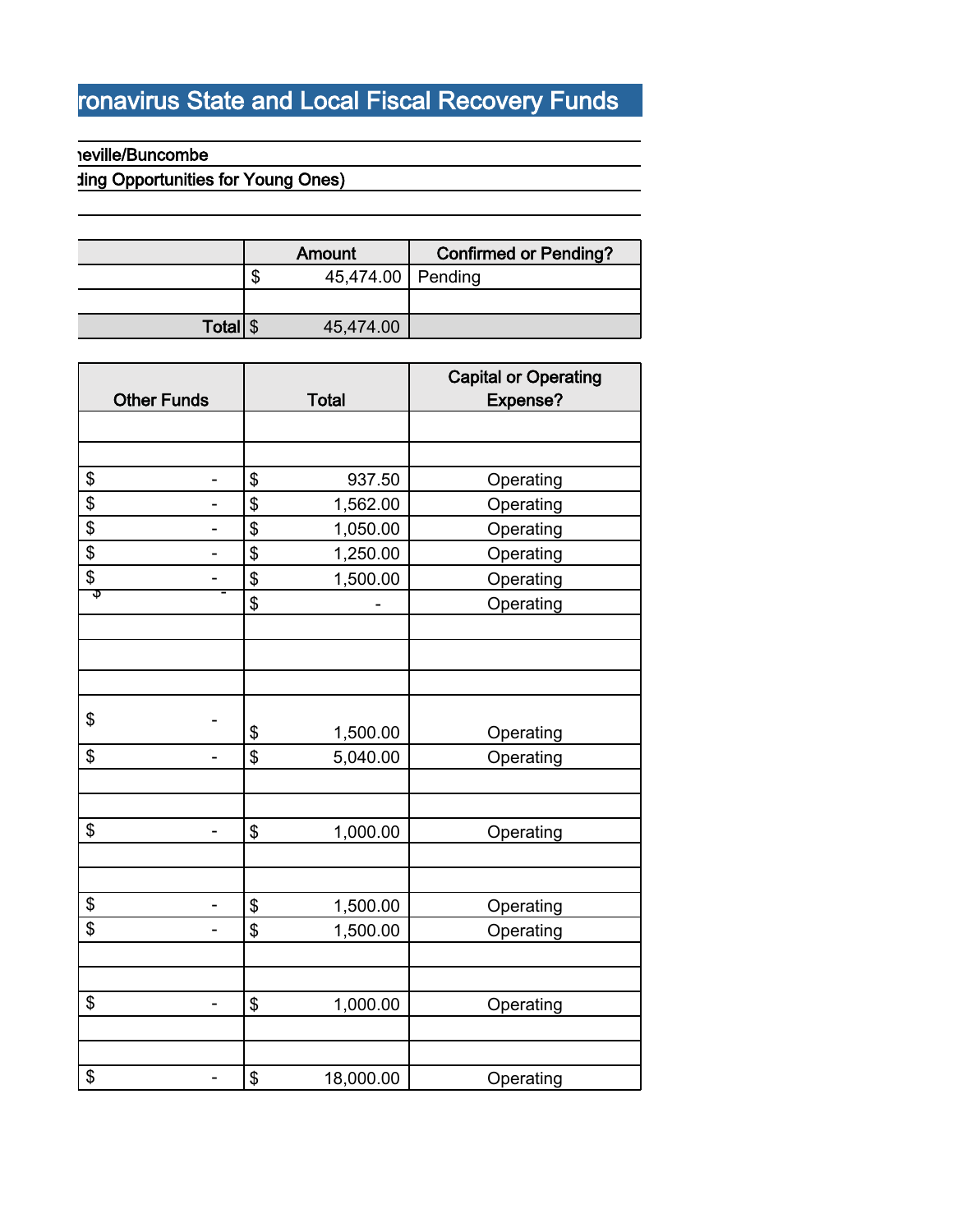| Ι¢<br>- 11. | - 14 | . |
|-------------|------|---|
|             |      |   |

|  |  | 134.00<br>æ<br>$\Delta$<br>AD. | Operating |
|--|--|--------------------------------|-----------|
|--|--|--------------------------------|-----------|

| --<br>Totall | m<br>AD. |  |
|--------------|----------|--|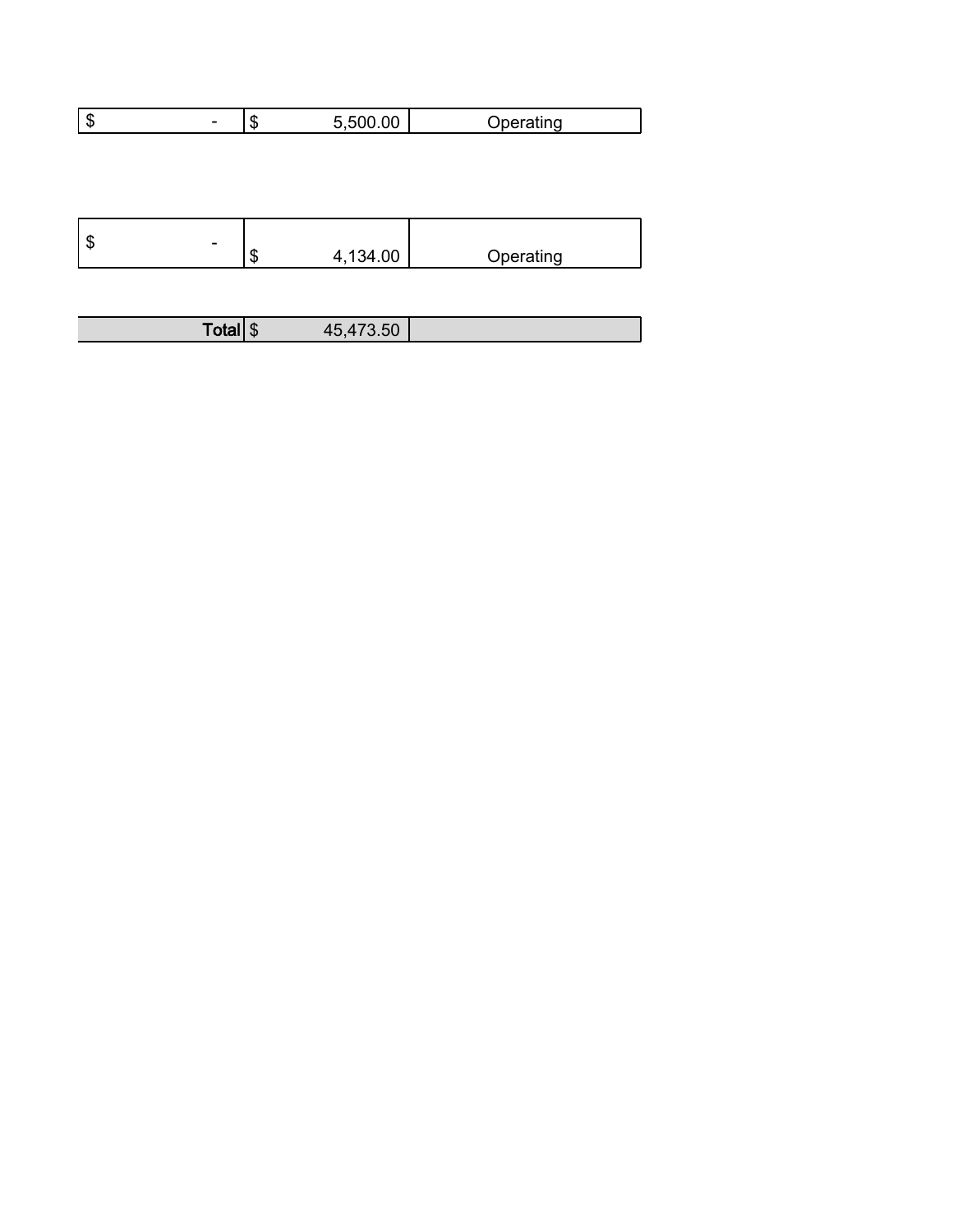**Notes**

| <b>Notes</b>                                                  |
|---------------------------------------------------------------|
|                                                               |
|                                                               |
|                                                               |
|                                                               |
|                                                               |
|                                                               |
|                                                               |
|                                                               |
|                                                               |
|                                                               |
|                                                               |
|                                                               |
|                                                               |
|                                                               |
|                                                               |
|                                                               |
|                                                               |
|                                                               |
|                                                               |
|                                                               |
| 300 books at $\sim$ \$5/book                                  |
| 300 decodable readings at ~\$5/reader                         |
|                                                               |
|                                                               |
|                                                               |
|                                                               |
|                                                               |
| Walmart, Ingles, etc. to buy groceries, school supplies, etc. |

Walmart, Ingles, etc. to buy groceries, school supplies, etc.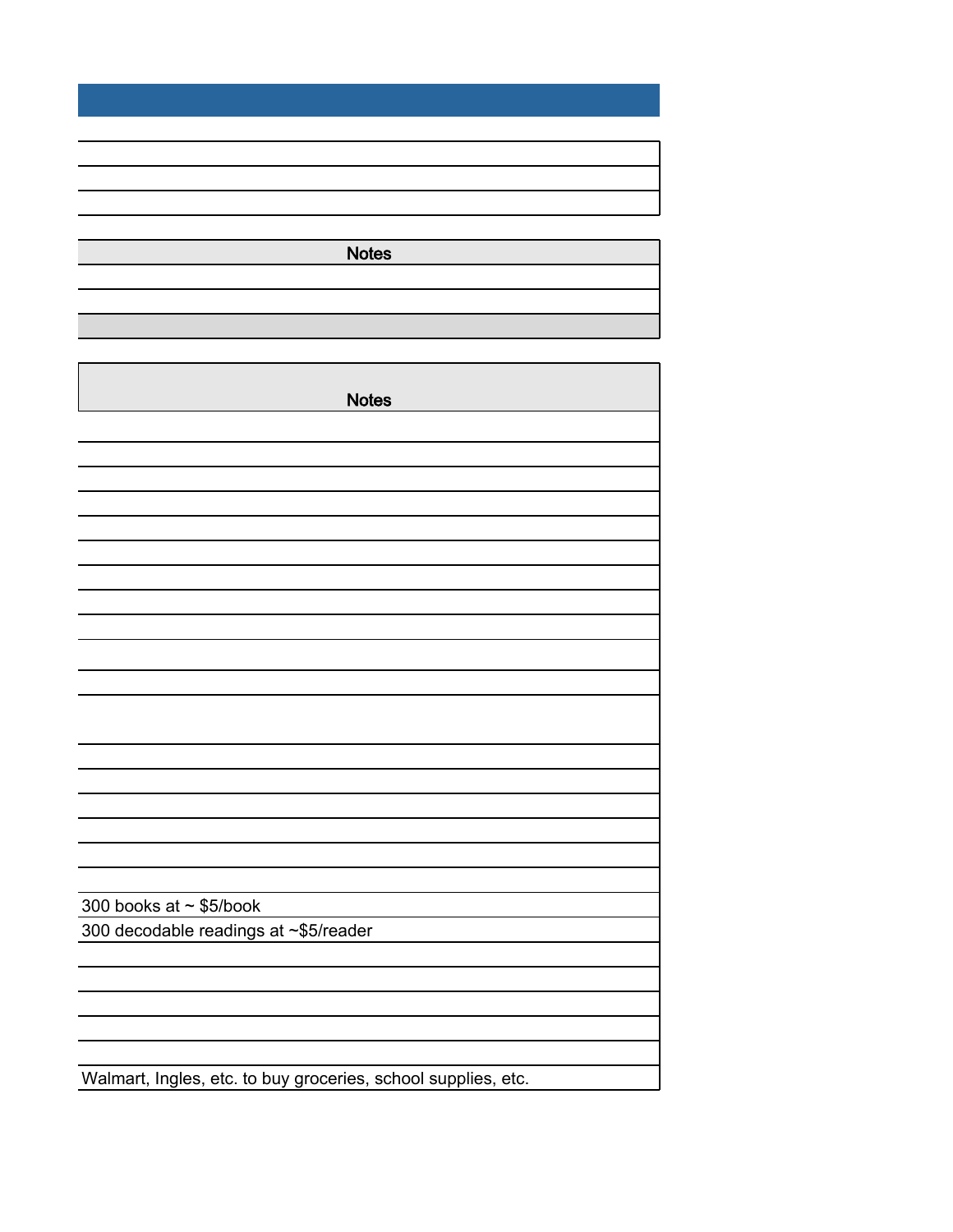families w/ ~ 2 - 4 family members attending (children included)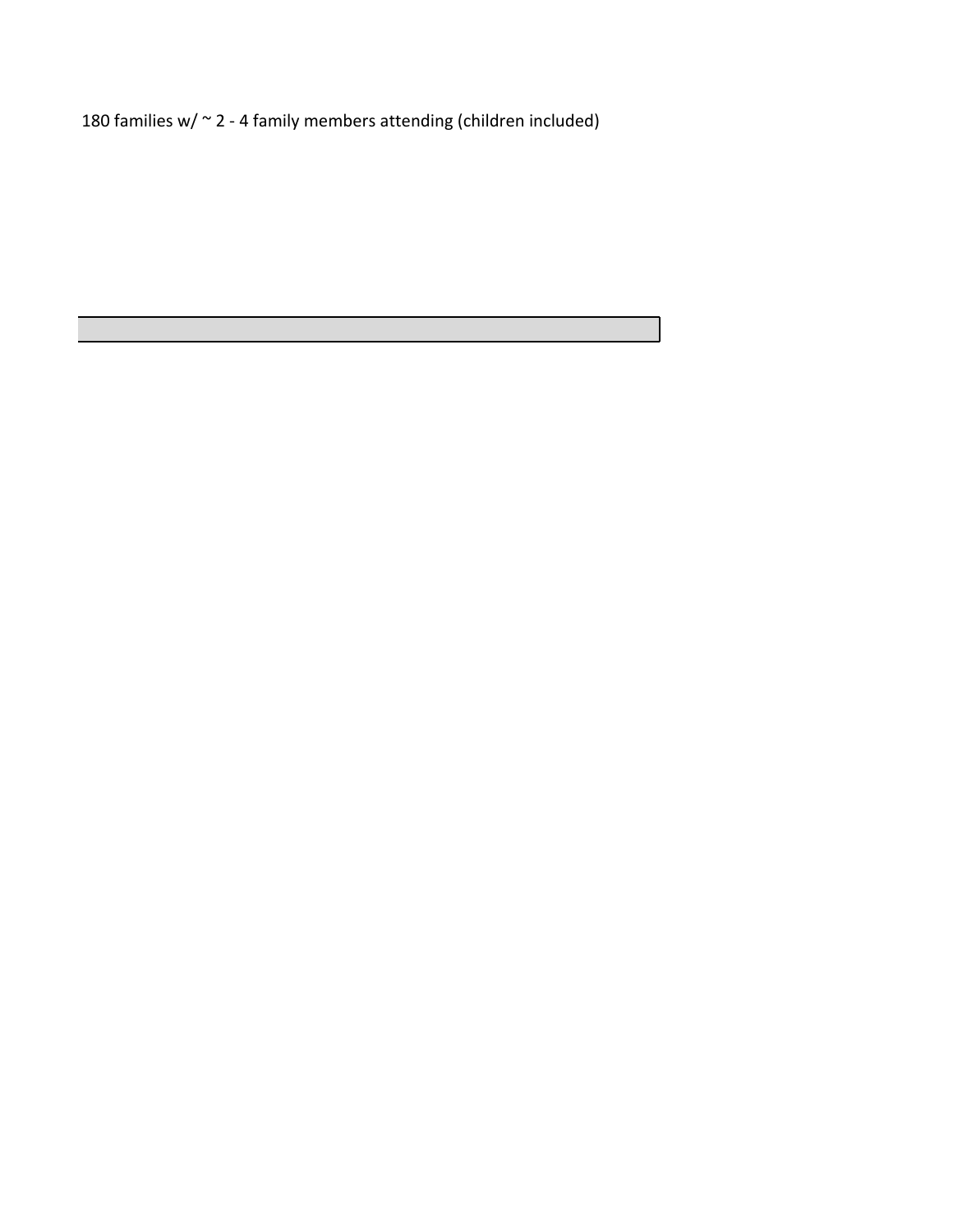

Buncon Buncombe County Public Libraries

> Jim Blanton Library Director

Date: April 12, 2022

From: Jim Blanton, Library Director

To: Jessica McLean Co-Executive Director Read to Succeed Asheville/Buncombe 16A Stewart St. Asheville, NC 28803

Subject: Family Reading Workshops

Dear Jessica,

| write on behalf of Buncombe County Public Libraries in support of Read to Succeed's proposal to Buncombe County for funds to support year-round Family Reading Workshops. We strongly support this RFP and the focus on increasing delivery of evidence-based reading instruction to local families and engaging community members in education-based COVID-19 recovery.

In alignment with its mission to connect and empower our community, through this letter we acknowledge specific roles and responsibilities we will fulfill in this partnership. In the event this proposal is funded, we would expect our role in the Family Reading Workshops to include:

- e Providing library resources, library card registration, access information, etc., to families onsite at the workshops
- e Providing space for two workshops in library branches (and supporting four more workshops in target communities)
- e Advertising family reading workshops in library branches and online
- Participating in literacy training directed to our Youth Services staff
- Supporting pre and post workshop assessment analysis for program improvement